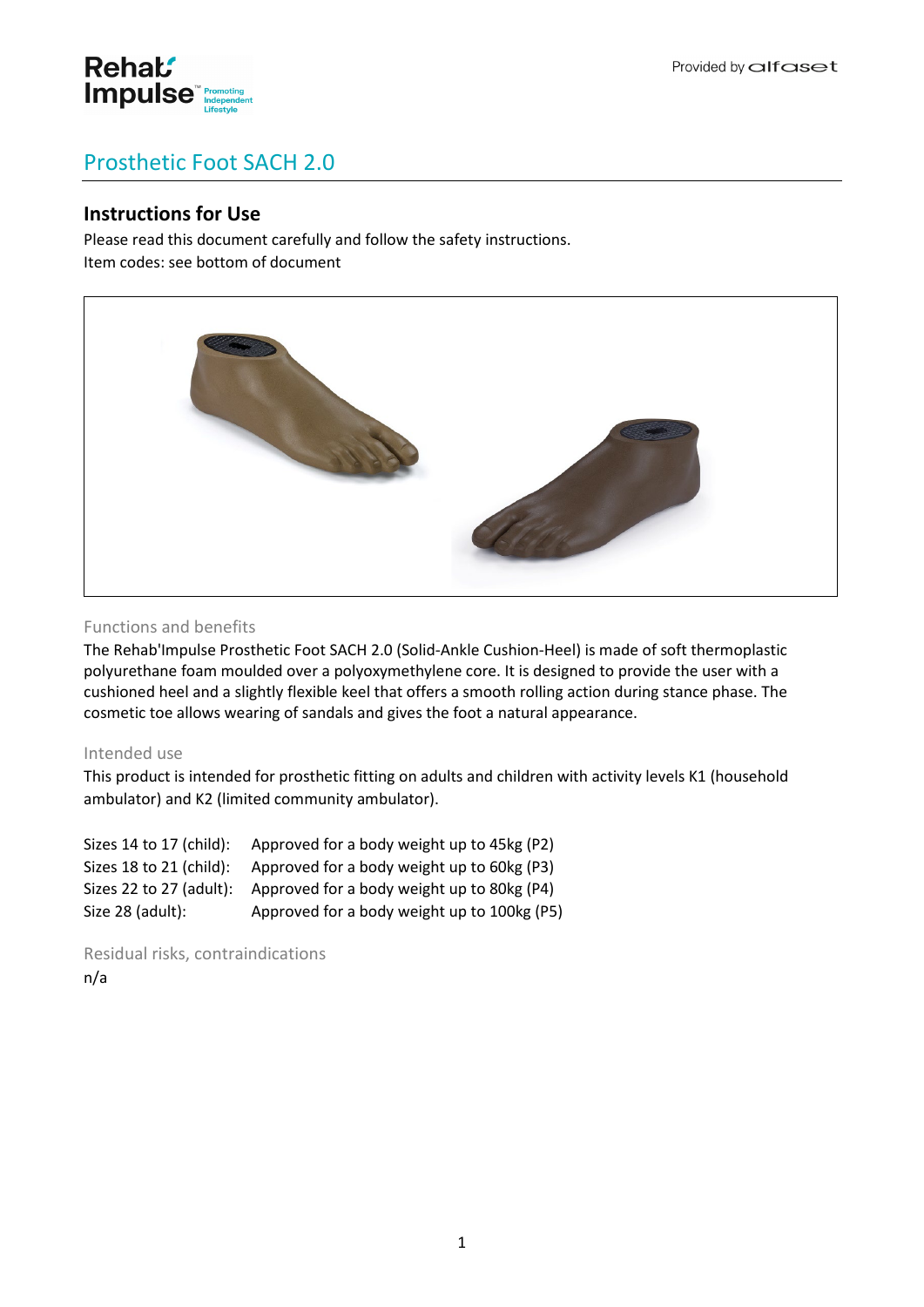

Provided by alfaset

Device specifications

- 1. Foot Shell (TPU foam)
- 2. Keel
- 3. Screw and Washer



**Training** 

Please follow the ICRC manufacturing guidelines for transtibial or trans-femoral prosthesis: <https://www.icrc.org/en/doc/assets/files/other/eng-transtibial.pdf> <https://www.icrc.org/en/doc/assets/files/other/eng-transfemoral.pdf>

## Storage/handling

- Store product in dry conditions
- Store at room temperature (ideally between 15°C and 25°C)
- Keep out of direct sunlight or other sources of light with a high UV content
- Take precautionary measures against sparking and fire

## Environmental conditions

Recommended environmental conditions:

- Temperature range for use : -10°C to 60°C (14°F to 140°F)
- Relative humidity 0% to 90%, no condensing situation
- Avoid exposure to dust, sand, salt water, acids and urine

## Included in delivery

- 1x Foot SACH 2.0
- Adult: 1x Socket head cap screw, stainless steel, M10x80mm
- Child: 1x Socket head cap screw, stainless steel, M8x80mm
- Adult: 1x Ribbed lock washer M10
- Child: 1x Ribbed lock washer M8

## Bench alignment

The ankle alignment system allows dorsal and plantar flexion and rotational alignment so that the prosthesis can be adjusted to the user's anatomy.

All alignment should be done with the user's shoe fitted on the prosthetic foot. Alternatively, use a spacer under the heel of the prosthetic foot representing the effective heel height of the shoe.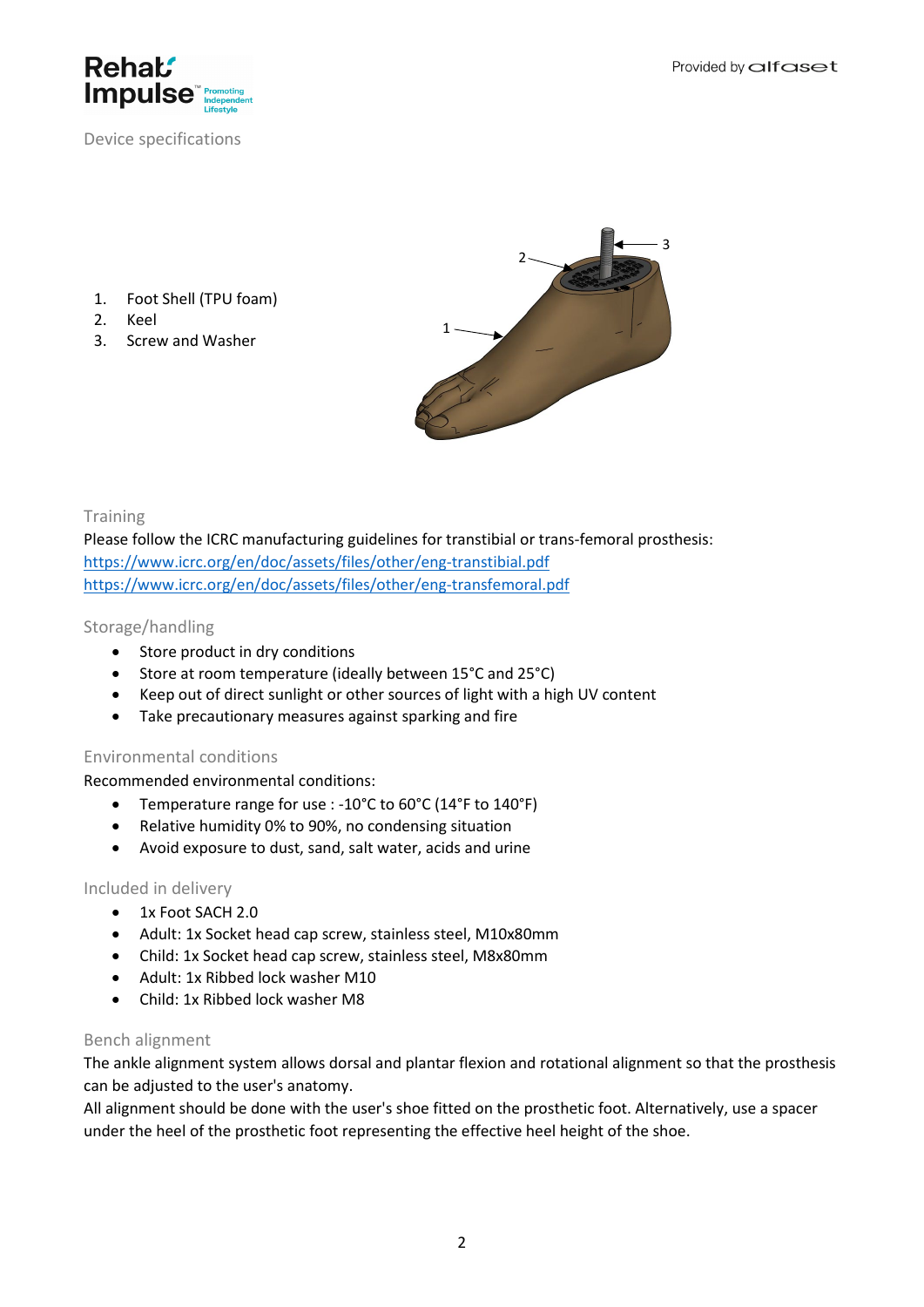

The alignment can be adjusted for heel heights between 0mm and 20mm on adult sizes, but a heel height of 10 mm is recommended.

- It is recommended to position the alignment reference line from the socket at 1/3 of the foot length starting from the heel
- An external rotation of 5 to 7° is recommended



## Static Alignment

Static alignment should be verified with the user standing in upright position, with both shoes flat on the floor and with his weight equally distributed on both legs. For more security, alignment verification is recommended to be done with the user standing between parallel bars.

## Dynamic alignment

Observe the user's gait between parallel bars. Check for a smooth transition from heel strike to toe-off. When standing upright, make sure the user's heel and toes are both touching the floor and that they are evenly loaded.

In the case of transtibial amputees, make sure that the physiological knee flexion is achieved in stance phase.

## Maintenance

This device is designed for low maintenance. The prosthetic component should be inspected after the first 30 days of use. After this period it is recommended to inspect the device at least every six months for signs of unusual wear. If the device is used in a corrosive environment or subjected to excessive moisture, this period shall be shortened.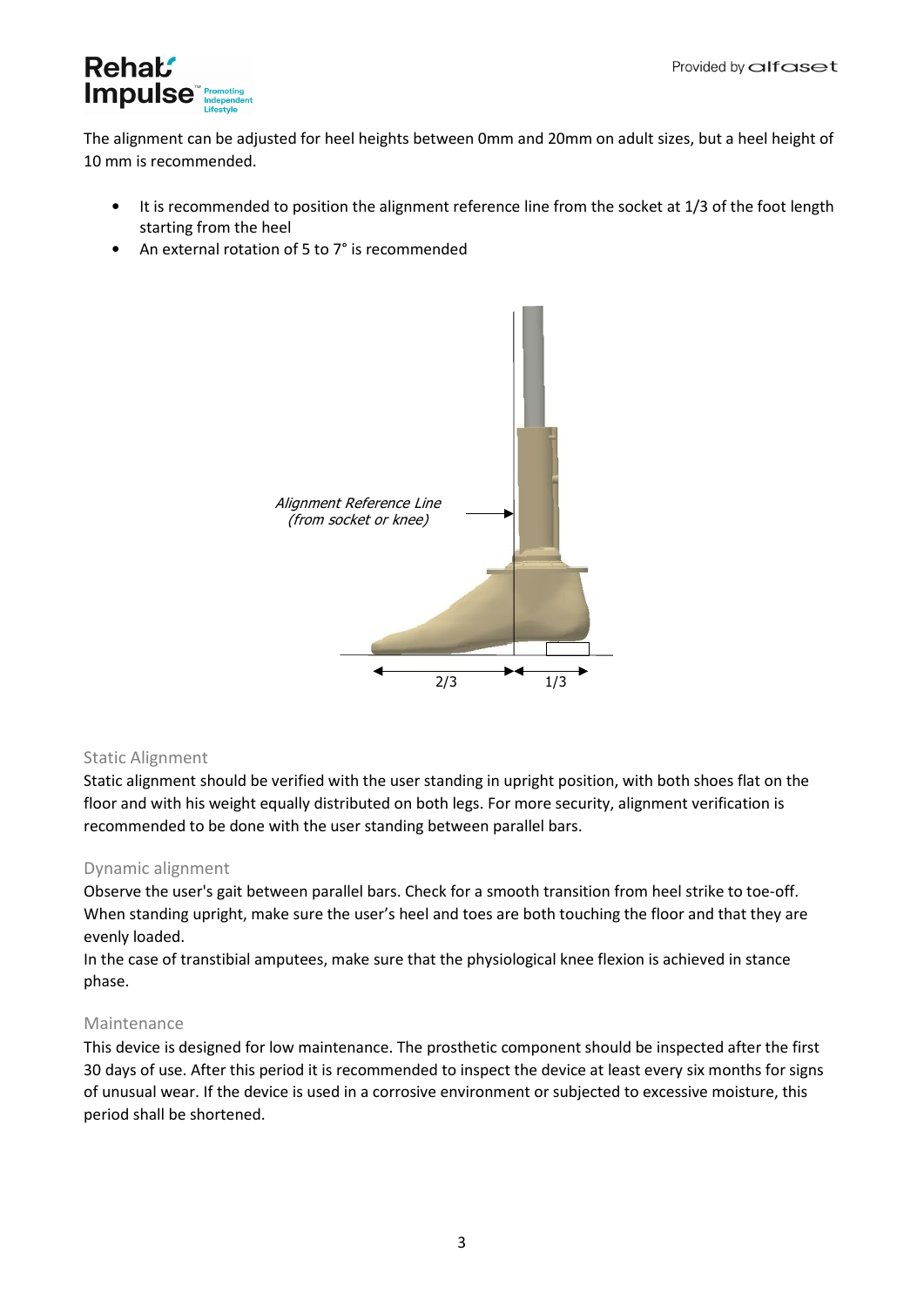

## Cleaning and care

This device can be cleaned using mild soap or solvent followed by rinsing with water. Allow device to dry completely before use. Avoid strong acid (pH=4 or less) and oxidizing agents.

This device has been engineered for a service life of 2-3 years depending on user's activity level. Scheduling of regular maintenance lies within the discretion of the service provider. The user shall discontinue use and report to the service provider in the event of any breakage, failure, change in function, or any unusual wear.

## Disposal

Users are advised to return defective or worn out products to their clinician.

Please note that disposal of this product with regular domestic waste may not be permitted in all countries of use. Not following the disposal regulations of the responsible authorities may have a detrimental impact on health and environment.

## Reusability

This device is intended for single-use only.

## Compatibilities

The prosthetic foot SACH 2.0 is compatible with the Rehab'Impulse modular system.

Sizes 14-21:

- 74-00223 Module System, Transfemoral, Child
- 74-00221 Module System, Transtibial, Child
- 74-00404 Module System, Long Stump, Child

## Sizes 22-28:

- 74-00134 Module System, Transfemoral, Adult
- 74-00137 Module System, Transtibial, Adult
- 74-00229 Module System, Long Stump, Adult
- 74-00227 Module System, M10 Connector, Child

## Spare parts

Please contact manufacturer.

## Warnings, precautions

Using the product without following these instructions for use may cause injury or harm to the user and/or damage the product. This device shall be fitted by trained prosthetists only. Ensure that the approved service life of 2 million cycles is not exceeded. Do not expose the product to environmental conditions other than the one specified in this instruction. If damage is apparent or in case of doubt, do not continue using the product. Take suitable measures as required (e.g. cleaning, repair, replacement by trained P&O personal). In case of contact with salt water, acid, abrasive substances or any substance identified above, promptly clean the product in accordance with the chapter "Cleaning and Care".

## Compliance

This device has been tested according to the ISO 10328 standard to 2 million load cycles. Sizes 14 to 17 (child): Approved for a body weight up to 45kg (P2) Sizes 18 to 21 (child): Approved for a body weight up to 60kg (P3) Sizes 22 to 27 (adult): Approved for a body weight up to 80kg (P4) Size 28 (adult): Approved for a body weight up to 100kg (P5)